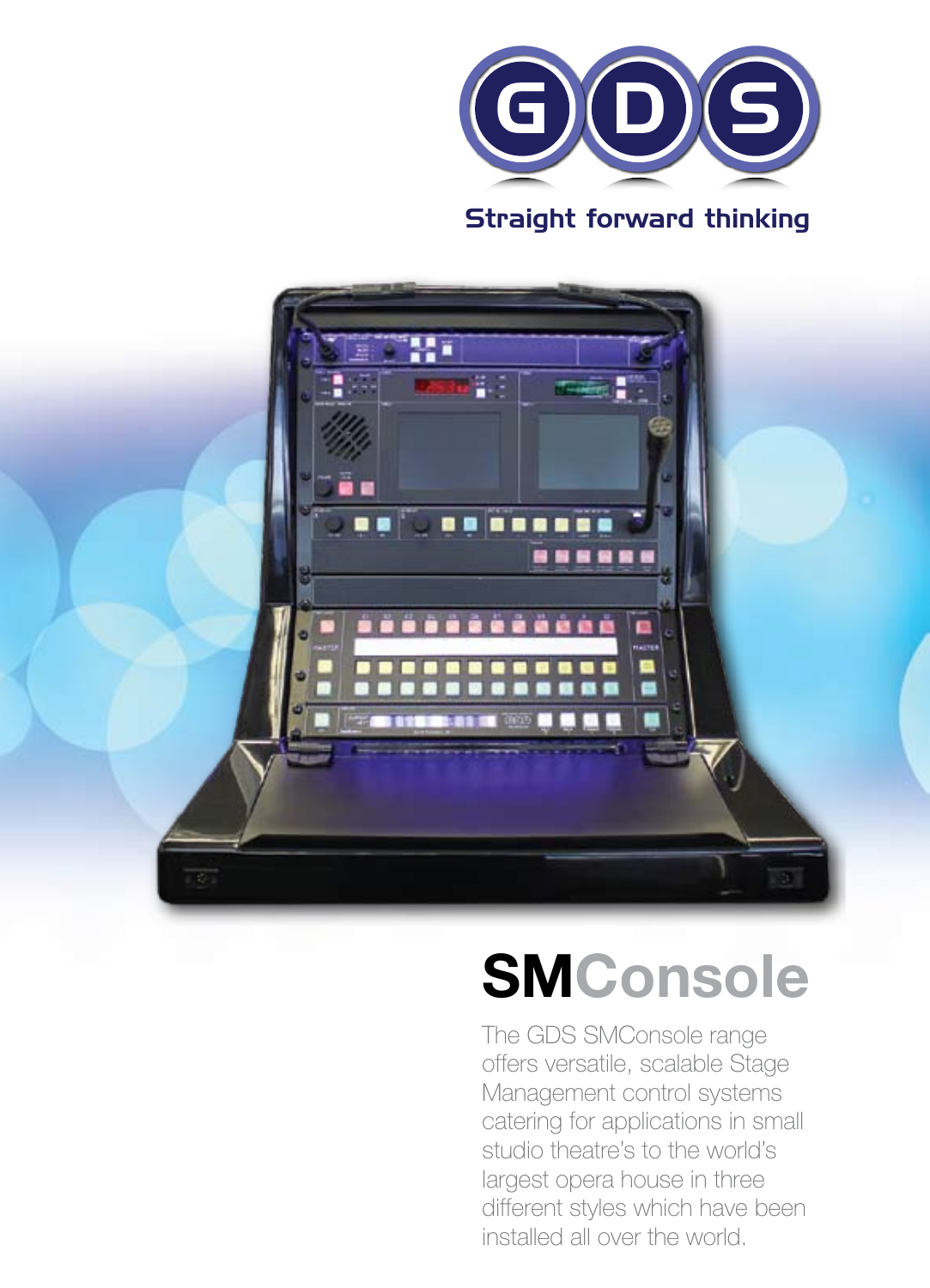## Tailored stage managers desks. **SMConsoles**

The Stage Managers Console is at the heart of every production, supporting all aspects of the show from time keeping to every cue being executed in the right order and on time. The Stage Manager has the unenviable responsibility for this and needs a control position from where they can co-ordinate all areas of theatre both back stage and front of house.

GDS design and manufacture a range of bespoke stage managers consoles for any size venue to the international theatre and event industry. The company started manufacturing Stage Managers Consoles in 2006 and since then have supplied numerous consoles worldwide.



GDS took the opportunity to look at how the industry currently approached this complicated piece of equipment and gave a much needed review. As a result we developed a new approach in both hardware and software increasing sophistication and flexibility.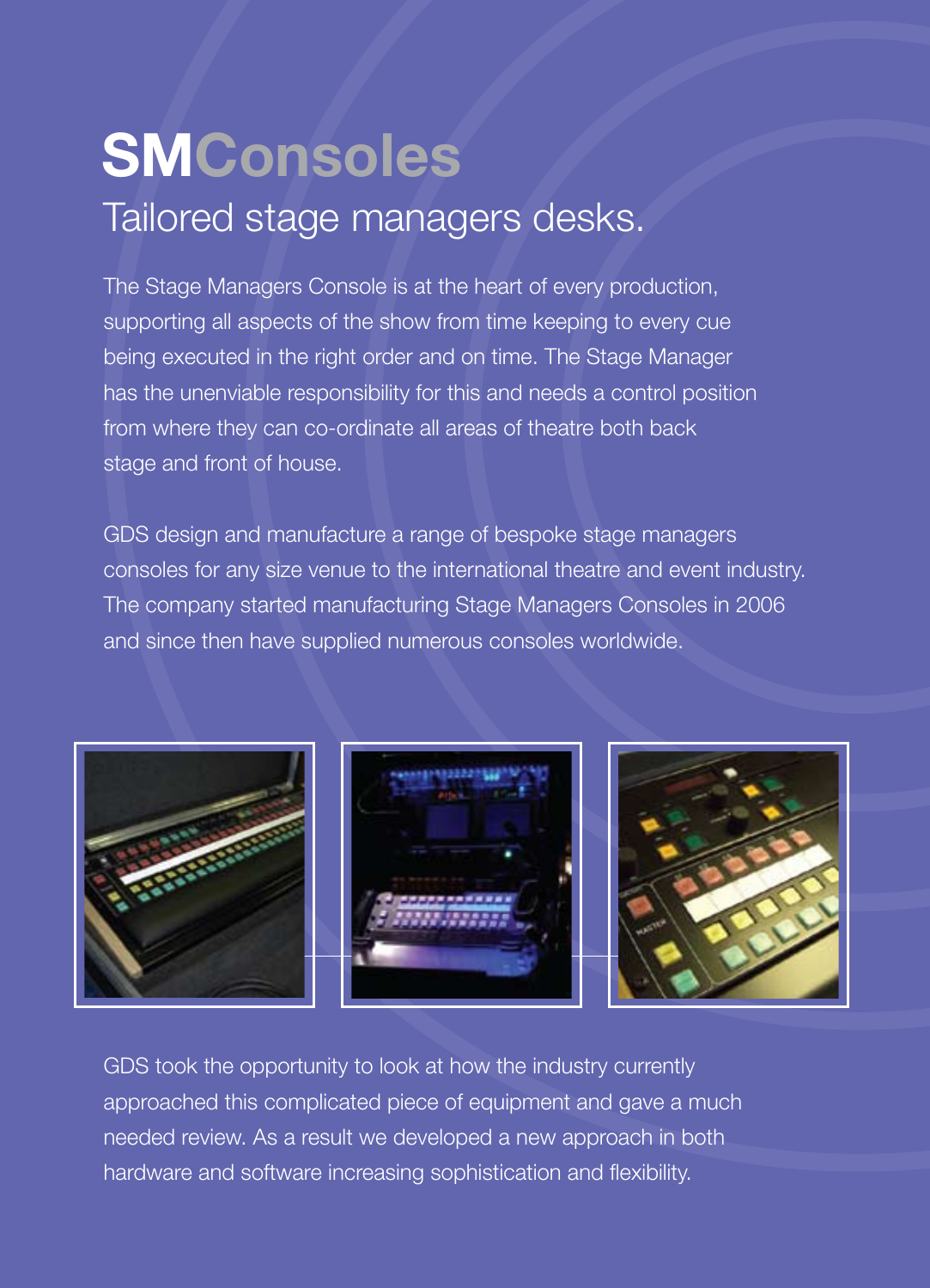### **Fiberglass** enclosure

This desk is our most popular and comes with a uni-polar stand and locking casters, fibreglass enclosure with 19" facilities and desk storage space. It is compact and lightweight and has been specifically designed for medium to large theatre installations. Being easily removable from the stand, it is suited to control room and Front of house operation.

#### **Key** Features:



- Lightweight/portable
- · Detachable desk
- Shallow profile
- Left and Right hand operation
- Bespoke design
- Up to 12 ways of CueSystem
- Adjustable Height stand (optional)
	- Fully programmable switches

The fibreglass enclosure SMConsole is ideally suited for medium to large venues that require up to 12 cue light channels and do not need third party equipment installed as this console is designed to be low profile to maximise the

space in a prompt corner. The Console is constructed from reinforced fibreglass which makes it extremely light, strong and normally can be lifted from the stand by one person.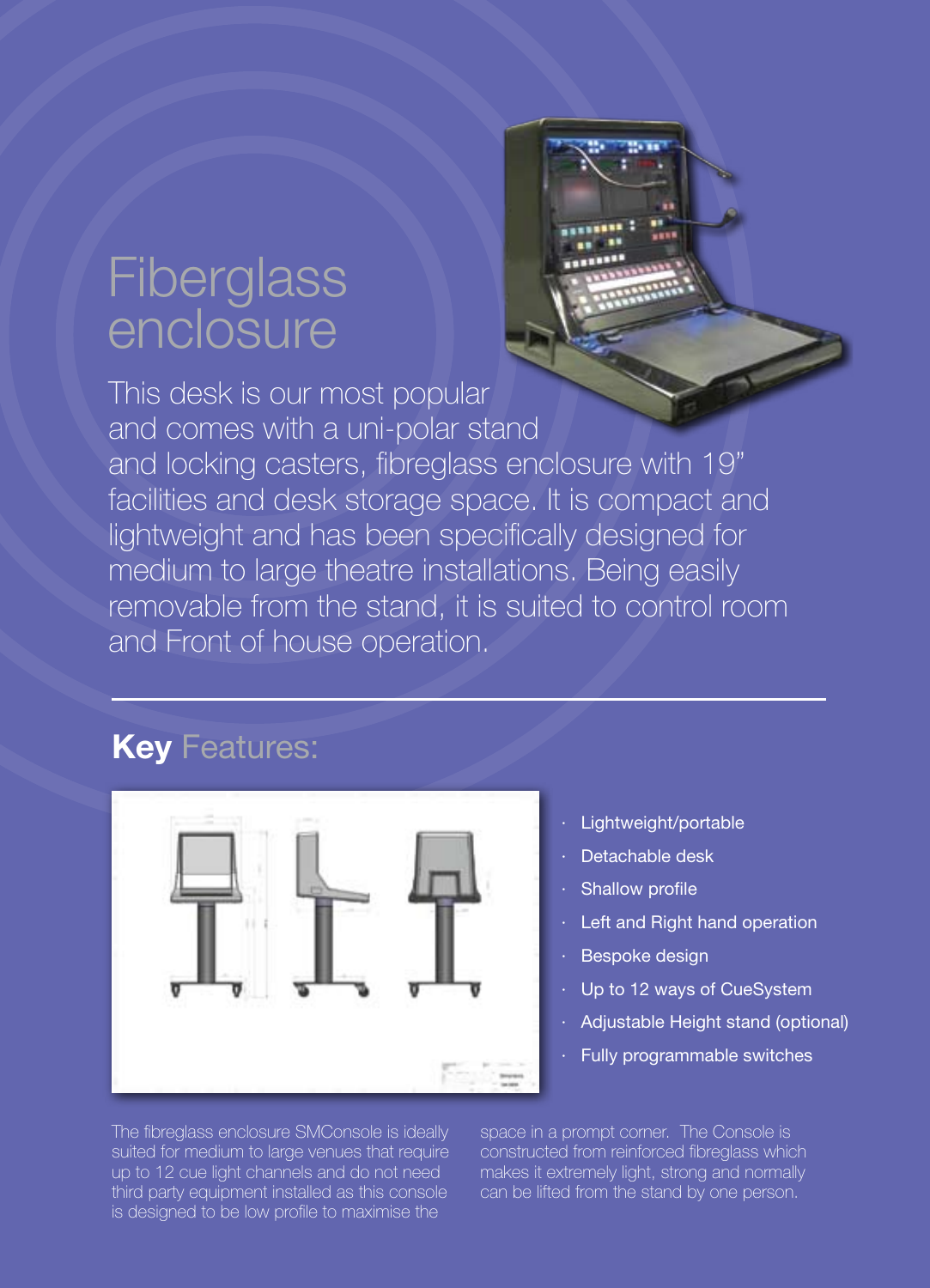### Wooden enclosure

This desk is the largest case size and is designed with specific third party integration in mind, or where there is a requirement for a large number of cue light channels. The enclosure is of high quality ply construction and fits to the same design uni-polar stand offering all the same features as the fibreglass enclosure but with more space and depth to install larger pieces of 19" equipment.

#### **Key** Features:



- Detachable desk
- Bespoke design
- Accommodation of 3rd party equipment
- Up to 24 ways of CueSystem
- Fully expandable to facilitate any equipment
- Adjustable height stand (optional)
- Fully programmable switches

The Wooden enclosure SMConsole case offers a larger control area and can accommodate up to 24 cue light channels, additional touch panels for working light controls and a further 19" panel section on the right for extra facilities. However, the Wooden

case is constructed from marine grade plywood, finished and polished black and is a more solid unit than the Fibreglass case. The wooden enclosure case is just as easily removed from the stand for control room or front of house operation.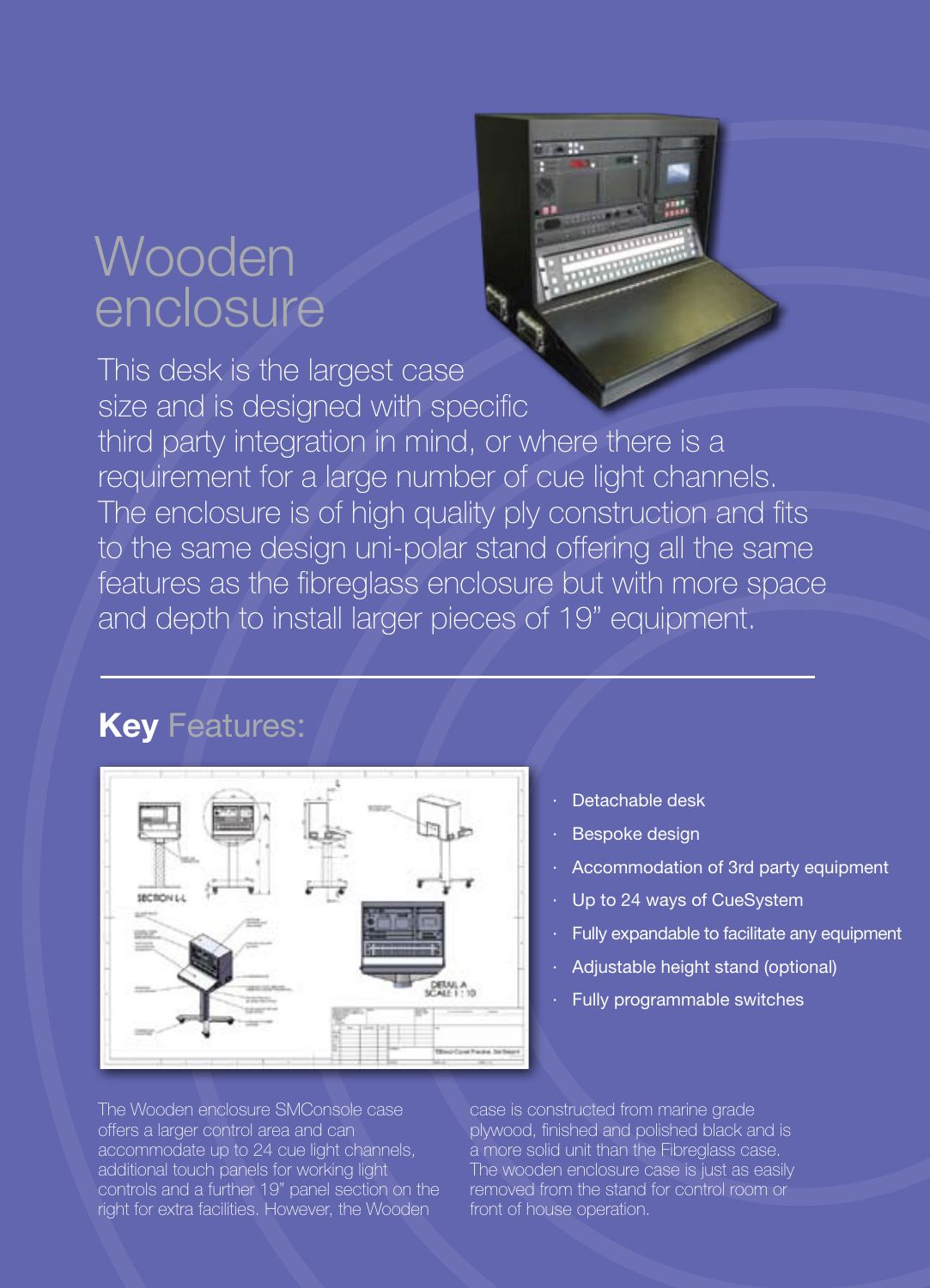## Desk mount

Designed primarily for desk mounting this SMConsole is used in control rooms or smaller studio spaces and schools. Can also be used to complement a larger desk for a rehearsal second space. The console desk comes with Stalk lighting as standard.

#### **Key** Features:



The larger console case can be made any width depending on the facilities that are required. In general the left section is reserved for clocks, timers and intercom, the middle section is cue lights, with functions such as

paging and intercom on the right panel. The cue light section normally comes with a padded wrist rest for the operator when using cue lights. LED Littlelites and digital step dimmers are supplied as standard.

**Bespoke design** 

Scalable design **Oak Cheeks** Metal top

Fully programmable switches

**Portable**